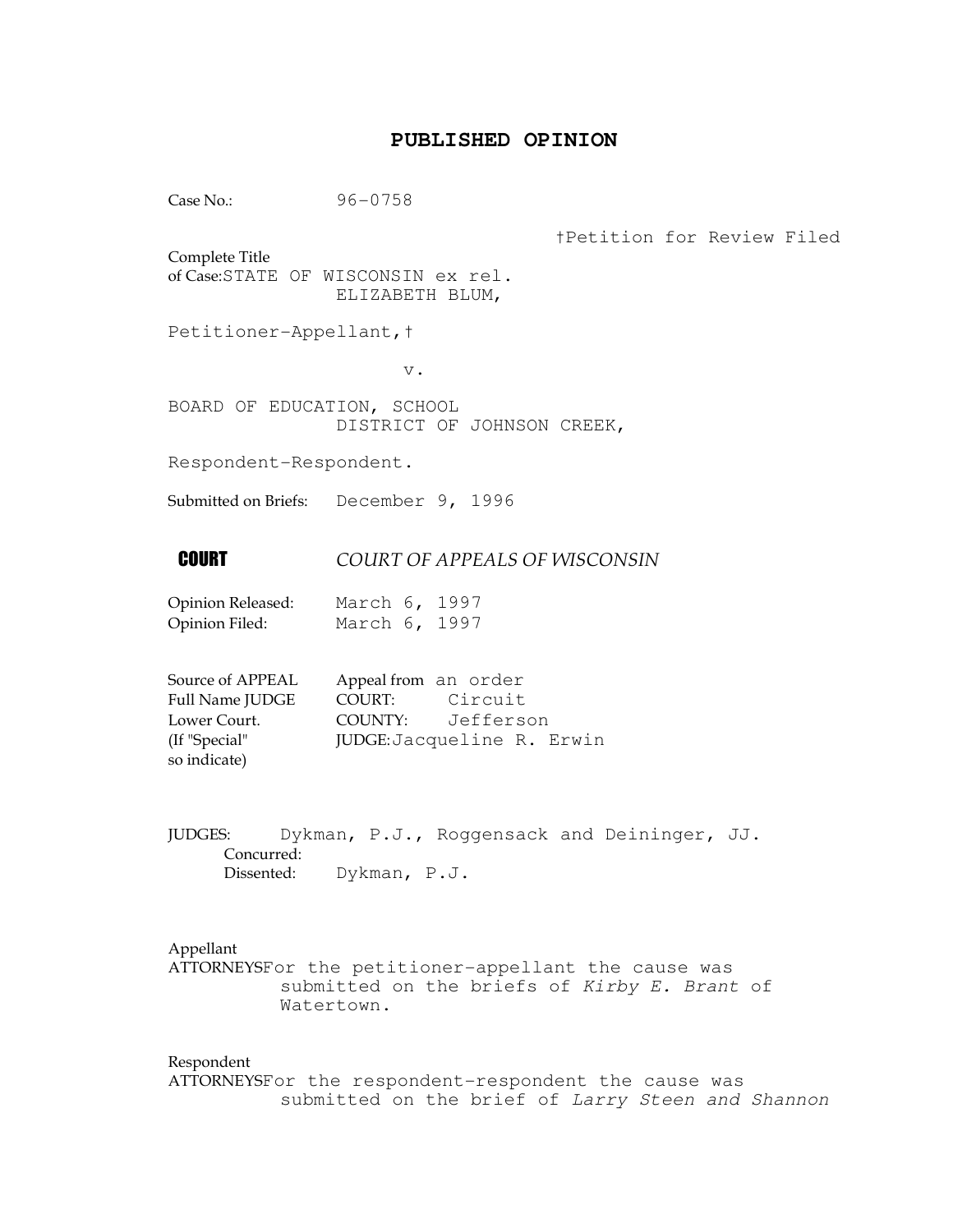A. Allen of Godfrey, Neshek, Worth & Leibsle, S.C. of Elkhorn.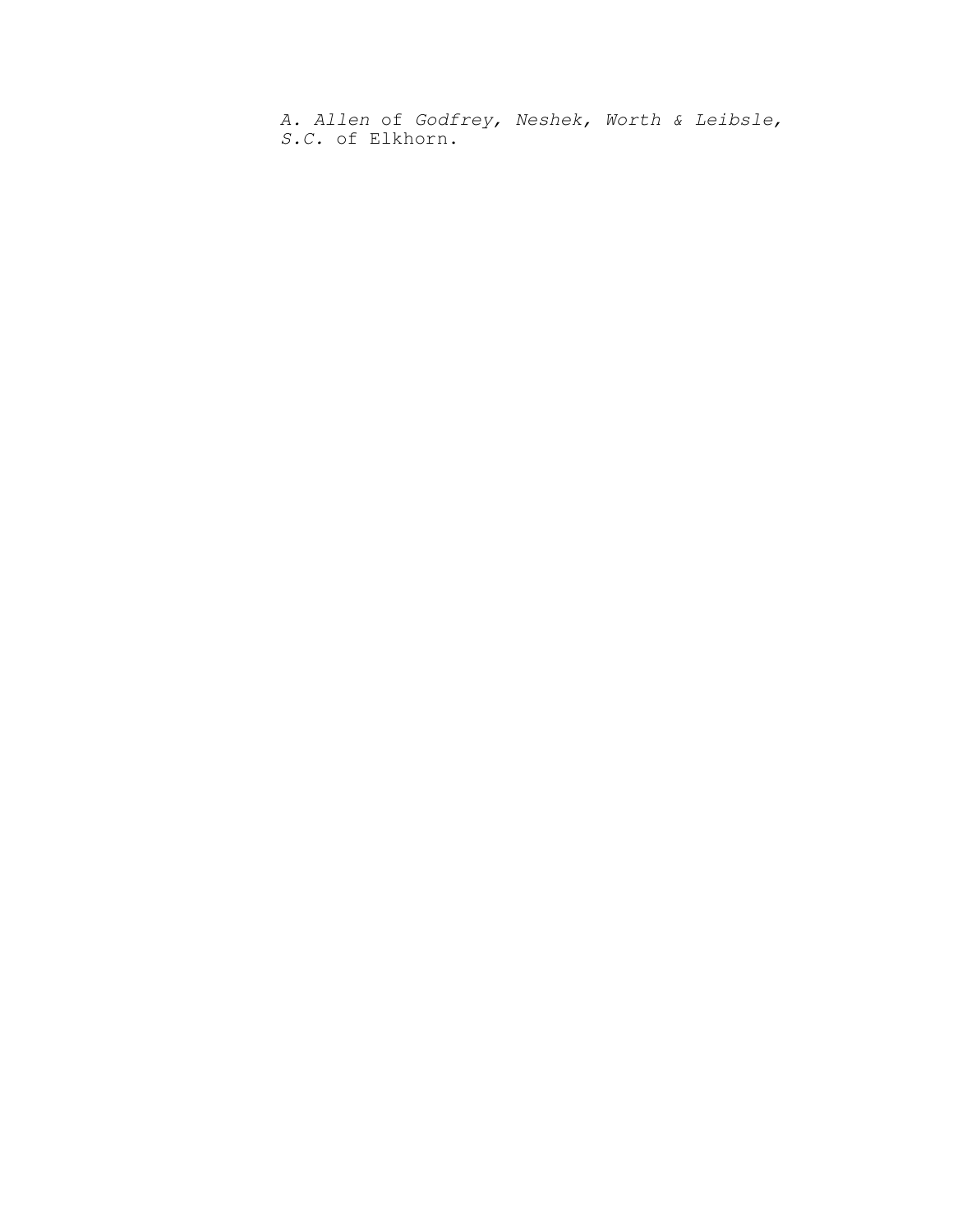# COURT OF APPEALS DECISION DATED AND RELEASED

March 6, 1997

A party may file with the Supreme Court a petition to review an adverse decision by the Court of Appeals. See § 808.10 and RULE 809.62, STATS.

# **NOTICE**

This opinion is subject to further editing. If published, the official version will appear in the bound volume of the Official Reports.

No. 96-0758

# STATE OF WISCONSIN IN COURT OF APPEALS

STATE OF WISCONSIN ex rel. ELIZABETH BLUM,

Petitioner-Appellant,

v.

BOARD OF EDUCATION, SCHOOL DISTRICT OF JOHNSON CREEK,

Respondent-Respondent.

 APPEAL from an order of the circuit court for Jefferson County: JACQUELINE R. ERWIN, Judge. Affirmed.

Before Dykman, P.J., Roggensack and Deininger, JJ.

 DEININGER, J. Elizabeth Blum appeals an order denying her petition for a writ of mandamus to compel the Johnson Creek School Board to provide her access to certain records under the Open Records Law.1 Because

Ī.

<sup>&</sup>lt;sup>1</sup> Sections 19.31 through 19.39, STATS.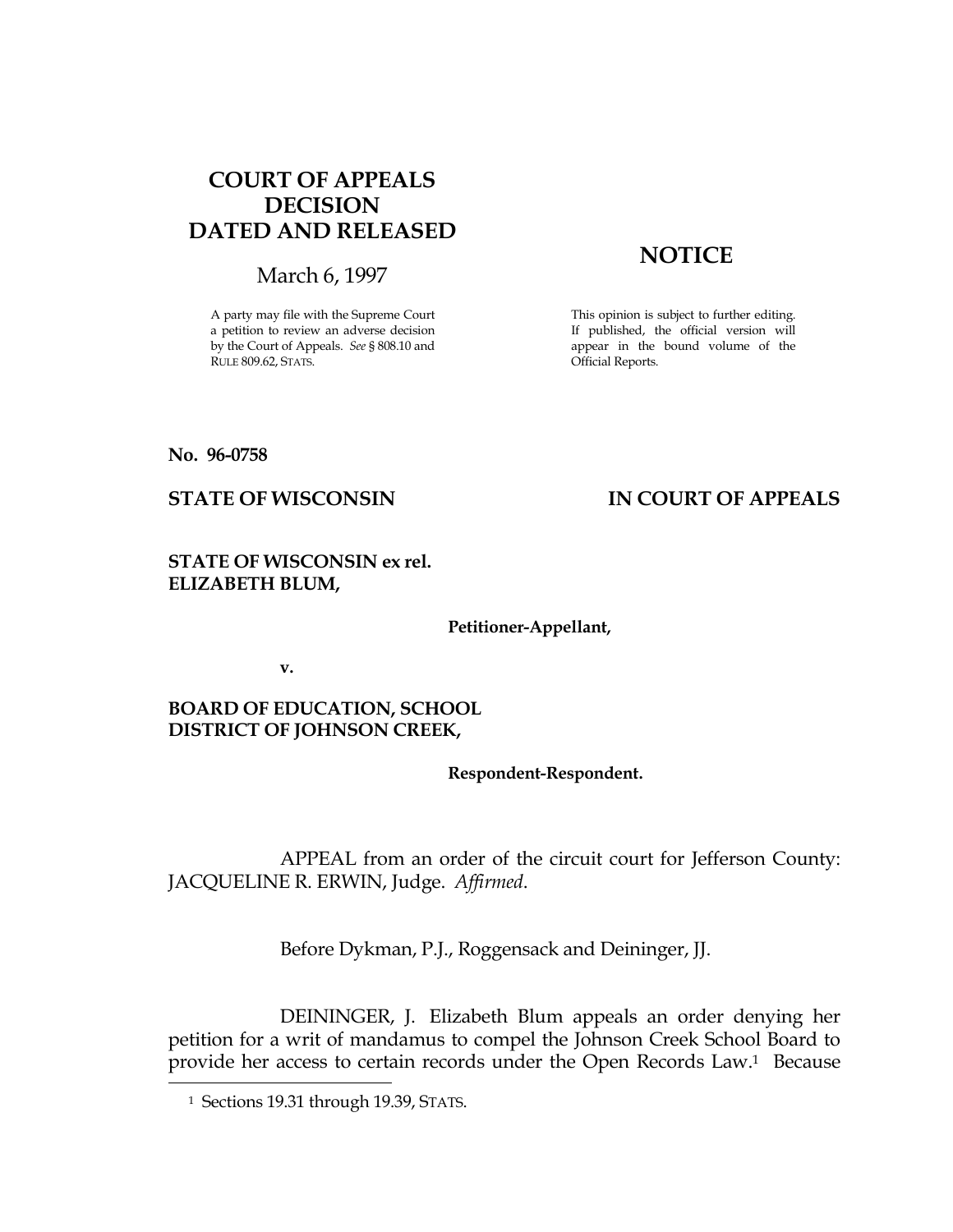we conclude that the requested records are confidential "pupil records" under § 118.125, STATS., they are exempt from public access and disclosure under § 19.36(1), STATS. Accordingly, we affirm the denial of Blum's petition.

## BACKGROUND

 Blum, through counsel, requested the Board to provide her "a perclass report of all interim grades which existed as of February 15, 1995 and which were later averaged or otherwise incorporated into the final grade" for the eighth semester for herself and one "other student." This request was later clarified as follows:

It is simply impossible to believe that teachers had not entered any grades for tests, homework, class participation, and so on in their class books or other classroom record systems.... Those teacher-record grades are what I expect to receive. Whether such grades were filed with the office or otherwise reported is immaterial.

The Board had awarded the 1995 Academic Excellence Higher Education Scholarship to the "other student" whose interim grades were sought.<sup>2</sup> Although not identified by name in the record requests or in subsequent court documents, there is no question that the identity of the "other student" was known to Blum and could be discovered by "anyone."

 The Board, by its president, responded to Blum's request by noting that it had already provided certain "materials and transcripts you requested" and by denying the specific request for interim grades:

e<br>S

<sup>2</sup> See § 39.41, STATS. Apparently, the "other student" stood first in class rank after seven semesters and received the scholarship. Blum stood first in the final, eight semester class rank, while the "other student" was then second. Although the record request may have been a prelude to litigation over the scholarship selection, this action was purely for mandamus under § 19.37(1), STATS. Thus, whether Blum is entitled to obtain the records through civil discovery procedures, Chapter 804, STATS., is not before us.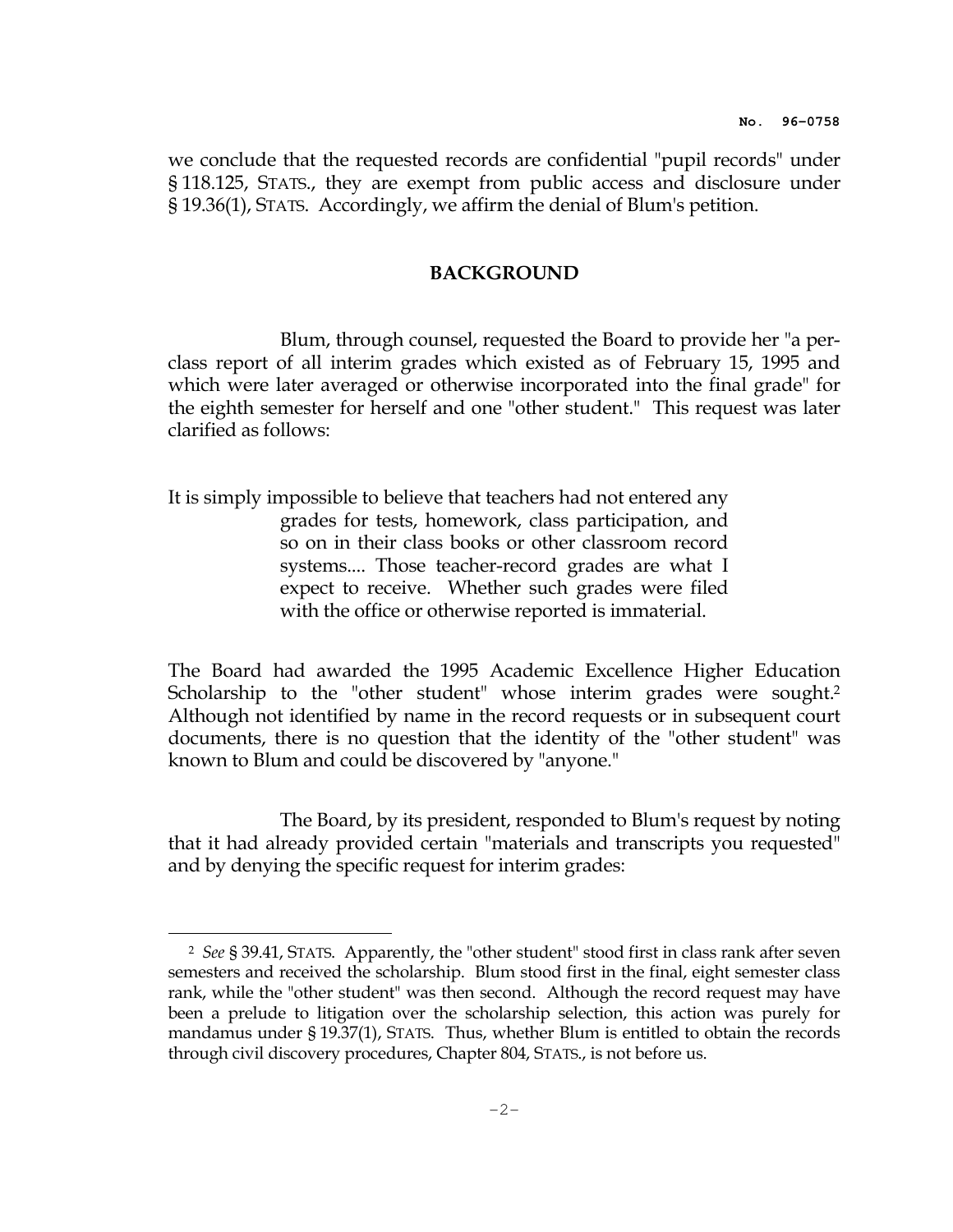As per your request for teacher records three weeks into the final quarter, I will not burden the administrative staff in tabulating such material. These partial grades are immaterial in determining the recipient of the Academic Excellence Scholarship as per Board policy. Also, they are very incomplete and would not impact on the decision in naming a Valedictorian as per District procedure.

Blum then filed her mandamus petition. In response, the Board, through legal counsel, sent Blum's attorney a nine-page letter setting forth in detail its "specific reasons for denying disclosure to you of the requested records of perclass interim grades."

 The circuit court, after hearing argument from both counsel, issued a memorandum decision concluding that the requested items were not public records because they were not kept by an "authority," and further, even if they were public records, they were exempted from disclosure by the confidentiality provisions of § 118.125, STATS.

#### ANALYSIS

### a. Standard of Review

 Generally, a circuit court's decision to grant or deny a petition for writ of mandamus will be upheld unless the court erroneously exercised its discretion. See State ex rel. Lewandowski v. Callaway, 118 Wis.2d 165, 171, 346 N.W.2d 457, 459-60 (1984). Where, as here, however, the issue is the application of the Open Records Law to undisputed facts, we review de novo the question of law presented. See Wisconsin State Journal v. University of Wisconsin-Platteville, 160 Wis.2d 31, 36, 465 N.W.2d 266, 268 (Ct. App. 1990).

### b. "Records" Kept by An "Authority"

Under § 19.32(2), STATS., a "`[r]ecord' means any material on which written ... information is recorded or preserved, regardless of physical form or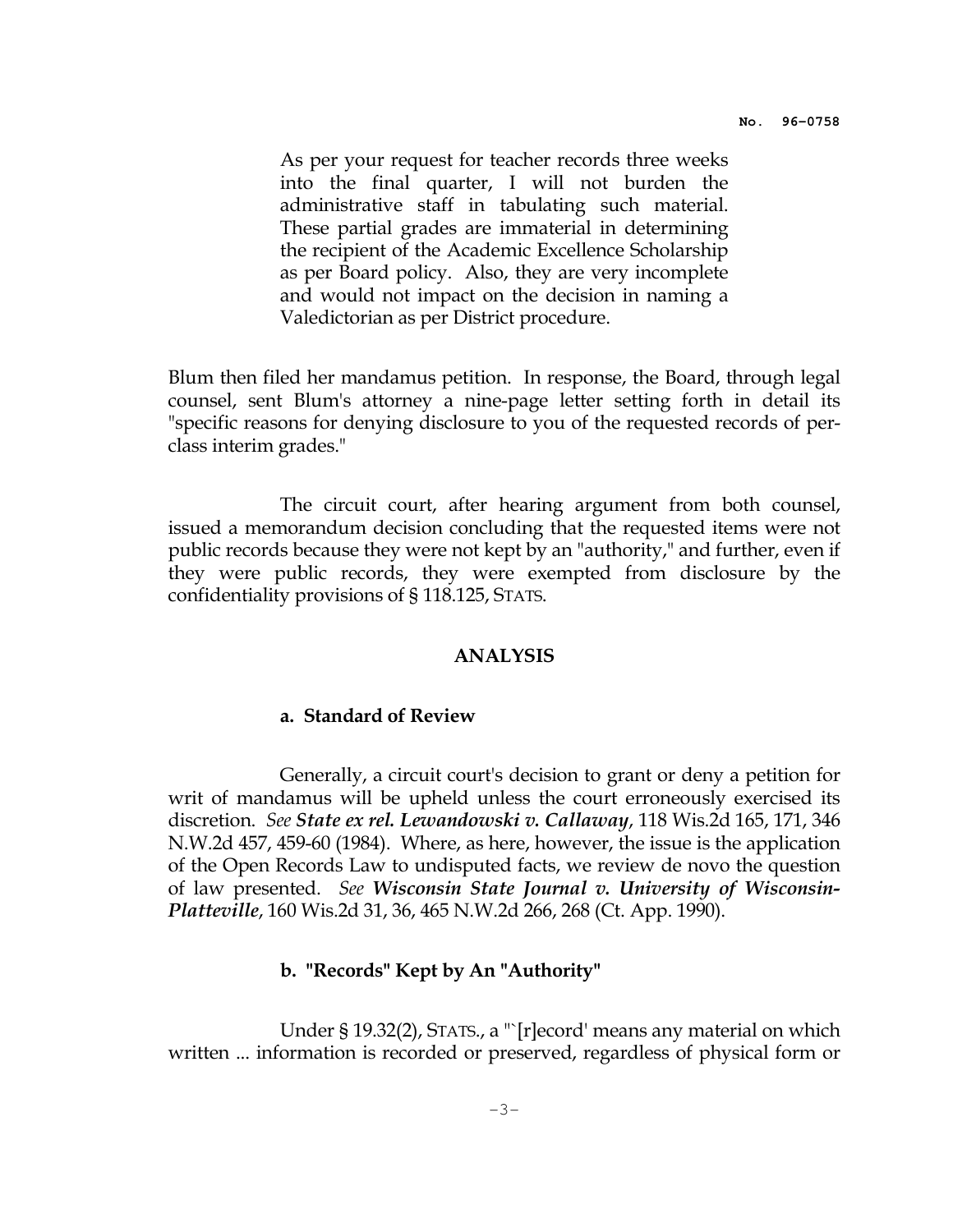characteristics, which has been created or is being kept by an authority." An "authority" is defined as:

[A]ny of the following having custody of a record: a state or local office, elected official, agency, board, commission, committee, council, department or public body corporate and politic created by constitution, law, ordinance, rule or order; a governmental or quasi-governmental corporation ... or a formally constituted subunit of any of the foregoing.

Section 19.32(1).

 The circuit court based its decision to deny the writ on its conclusion that "[t]he interim marks recorded by a teacher are not kept by an authority under the statute." The basis for this conclusion, however, is not clear because no evidentiary proceedings were conducted in the circuit court, nor did the Board file any affidavits detailing when, how, and by whom "interim grades" are created, maintained and used.

 Blum argues that since an "authority," such as the Board, must act through its officers and employees, "[d]ocuments which otherwise fit the definition of `records' are `kept' by an authority whenever they are in the possession of an officer or employee who falls under the supervision of the `authority.'" We agree. A public body may not avoid the public access mandate of Chapter 19, STATS., "by delegating both [a] record's creation and custody to an agent." Journal/Sentinel, Inc. v. Shorewood Sch. Bd., 186 Wis.2d 443, 452-53, 521 N.W.2d 165, 169-70 (Ct. App. 1994).

 The Board asserts in its brief that the interim grades are not "given to the superintendent and are not kept by the School Board," and further that the Board "did not, does not, nor in the future intends to create or keep material and documentation defined as interim marks and grades which are created by individual teachers." The Board's counsel made similar assertions during argument in the circuit court. These assertions have no support in the record because, as noted, the Board presented no testimony or affidavits. Moreover, the assertions do not negate the Board's entitlement to require teachers to submit interim grades to the Board. Even if the interim grades are physically in the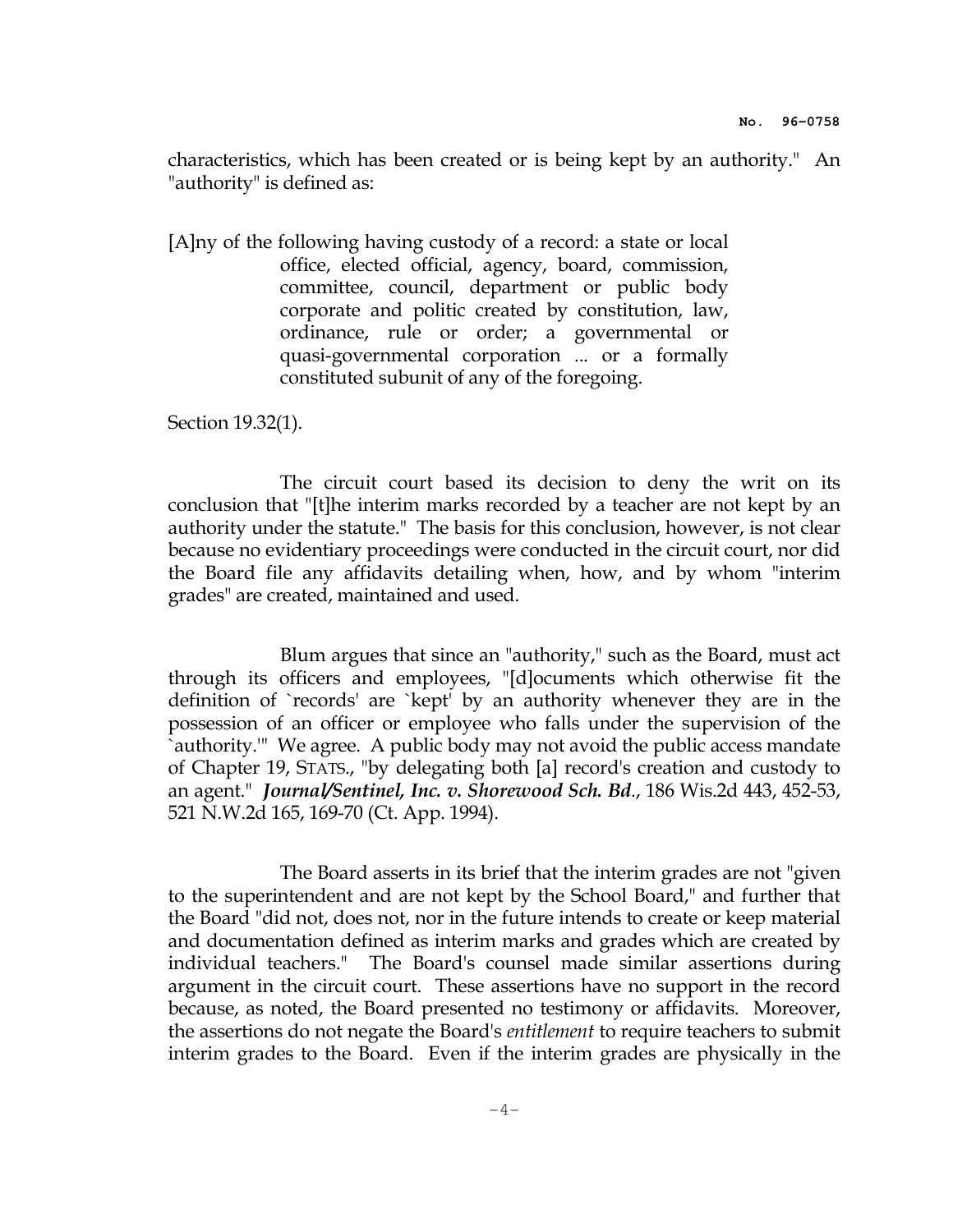possession of teachers and not Board members, they are nonetheless within the "lawful possession or control" of the Board. See Hathaway v. Green Bay Sch. Dist., 116 Wis.2d 388, 393-94, 342 N.W.2d 682, 685 (1984); State ex rel. Youmans v. Owens, 28 Wis.2d 672, 678-80, 137 N.W.2d 470, 472-73 (1965).

 Sections 19.32 to 19.37, STATS., are to be construed with a presumption in favor of "complete public access" to information regarding "the official acts of [government] officers and employes who represent them." (Emphasis added). Section 19.31, STATS.; see Hathaway, 116 Wis.2d at 392, 342 N.W.2d at 684. While a factual showing might be made that the information requested in this case was excluded from the definition of "record" in § 19.32(2), STATS., the Board failed to produce any evidence that would overcome the strong presumption in favor of public access required by statute and case law.<sup>3</sup> See Fox v. Bock, 149 Wis.2d 403, 417, 438 N.W.2d 589, 595 (1989) (custodian must produce evidence and persuade fact-finder that "draft" exclusion applies). Thus, unless there exists: (1) a "clear statutory exception"; (2) a common law limitation; or (3) an overriding public interest in keeping the record confidential, the information sought must be disclosed. Hathaway, 116 Wis.2d at 397, 342 N.W.2d at 687.

# c. Confidentiality of "Pupil Records"

i<br>H

 Section 19.36(1), STATS., provides that "[a]ny record which is specifically exempted from disclosure by state or federal law or authorized to be exempted from disclosure by state law is exempt from disclosure under s. 19.35(1)." The Board argues that the interim grades of the "other student" are pupil records exempted from disclosure by § 118.125(1)(c) and (d) and (2), STATS. <sup>4</sup> The circuit court concluded that "[d]isclosure of another student's marks to [Blum] is prohibited by Chapter 118," and we agree.<sup>5</sup>

<sup>&</sup>lt;sup>3</sup> The circuit court concluded that the interim grades did *not* qualify as "drafts, notes, preliminary computations ... prepared for the originator's personal use," an exclusion from the definition of "record" under § 19.32(2), STATS., because they are created for a teacher's "professional use." The Board does not argue on appeal that the "personal notes" exclusion applies, nor is there evidence in the record to support such an argument. We therefore do not address this issue.

<sup>4</sup> Section 118.125(1)(d), STATS., defines "pupil records" as "all records relating to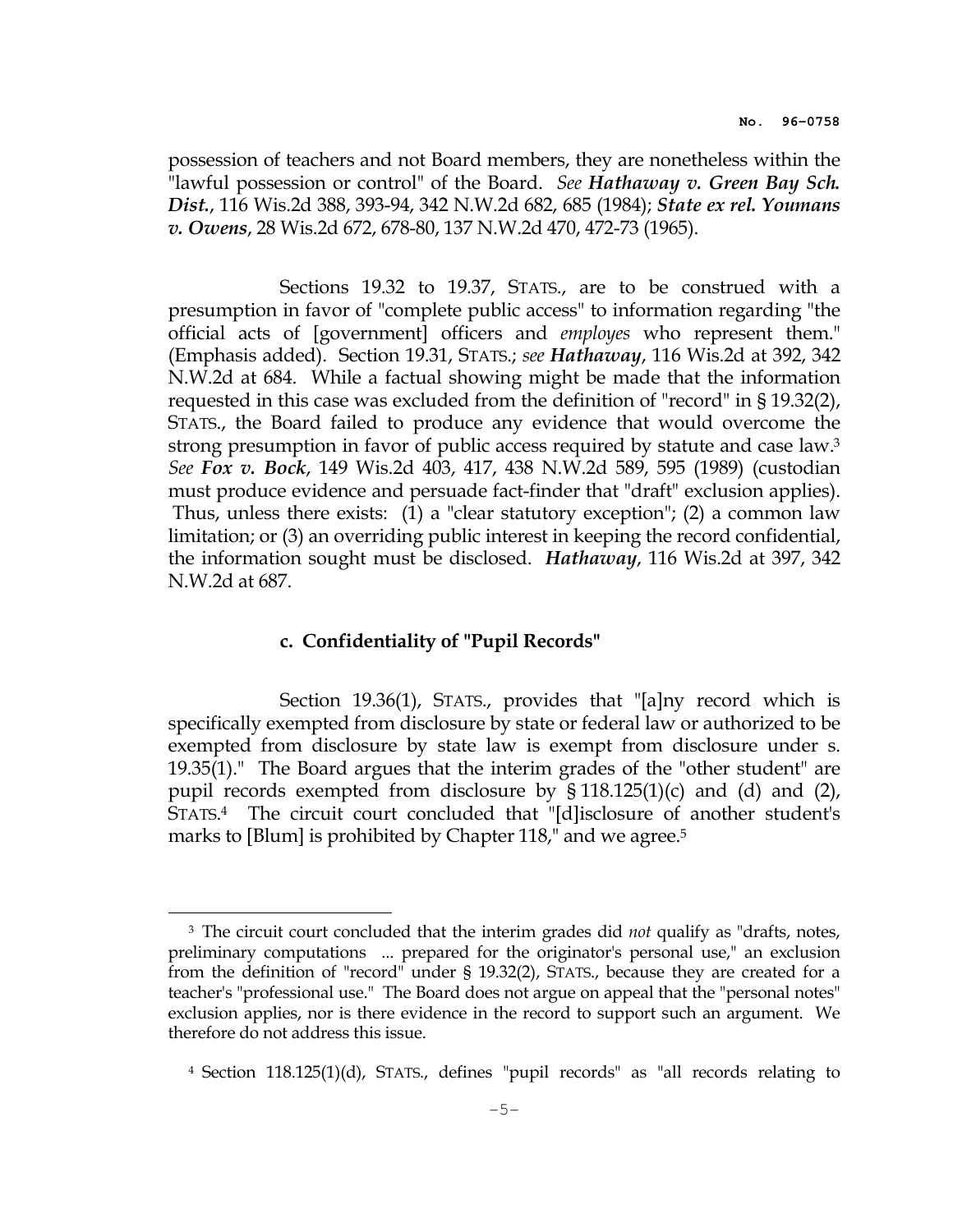Blum's attempt to remove the information she requests from the confidentiality mandate of § 118.125, STATS., is strained at best. She asserts that since the "other student" is not named in her request, the interim grades requested do not "relate to an individual pupil," and thus they are not "pupil records" under § 118.125(1)(d). Her concession that anyone who knew the scholarship recipient's identity "could identify the `other student,'" by itself defeats any plausibility her argument might have. Moreover, nothing in § 118.125 suggests that "pupil records" are exempted from the confidentiality requirement if released under a guise of anonymity.

 Finally, it should be noted that if the interim grades were shown to be "notes or records maintained for personal use by a teacher," § 118.125(1)(d), STATS., would exclude them from the pupil records confidentiality mandate of the statute. But, as the trial court noted, if the interim grades qualified for this confidentiality exclusion, they would likely still be excluded from public disclosure by § 19.32(2), STATS. ("`Record' does not include drafts, notes ... and like materials prepared for the originator's personal use."). As we previously explained, the record in this case is devoid of evidence that the interim grades qualify for either statutory exclusion. Thus, the grades are presumptively both a "record" for purposes of Chapter 19, STATS., and a "pupil record" for purposes of § 118.125, STATS.

 We therefore conclude that the requested interim grades are pupil records exempted from disclosure under § 19.36(1), STATS., by the "clear statutory exception" set forth in § 118.125, STATS.

#### (..continued)

individual pupils maintained by a school";  $\S 118.125(1)(c)$  states that "progress records" are "pupil records which include the pupil's grades"; and § 118.125(2) mandates that "[a]ll pupil records maintained by a public school shall be confidential."

<sup>5</sup> Section 118.125(2)(a), STATS., requires that a pupil, or the parent or guardian of a minor pupil, must be shown a copy of the pupil's *own* "progress records." Blum's request was for both her own and the "other student's" interim grades. She does not argue on this appeal, nor did she in the circuit court, that the writ should be granted in part, compelling access only to her own interim grades. Rather, Blum's argument in both her initial and reply briefs focuses on why the "other student's" interim grades should not be deemed a record "relating to individual pupils" under § 118.125(1)(d). Neither party has addressed whether the Board improperly denied Blum access to her own interim grades. We therefore decline to consider the issue. See Waushara County v. Graf, 166 Wis.2d 442, 451, 480 N.W.2d 16, 19, cert. denied, 506 U.S. 894 (1992).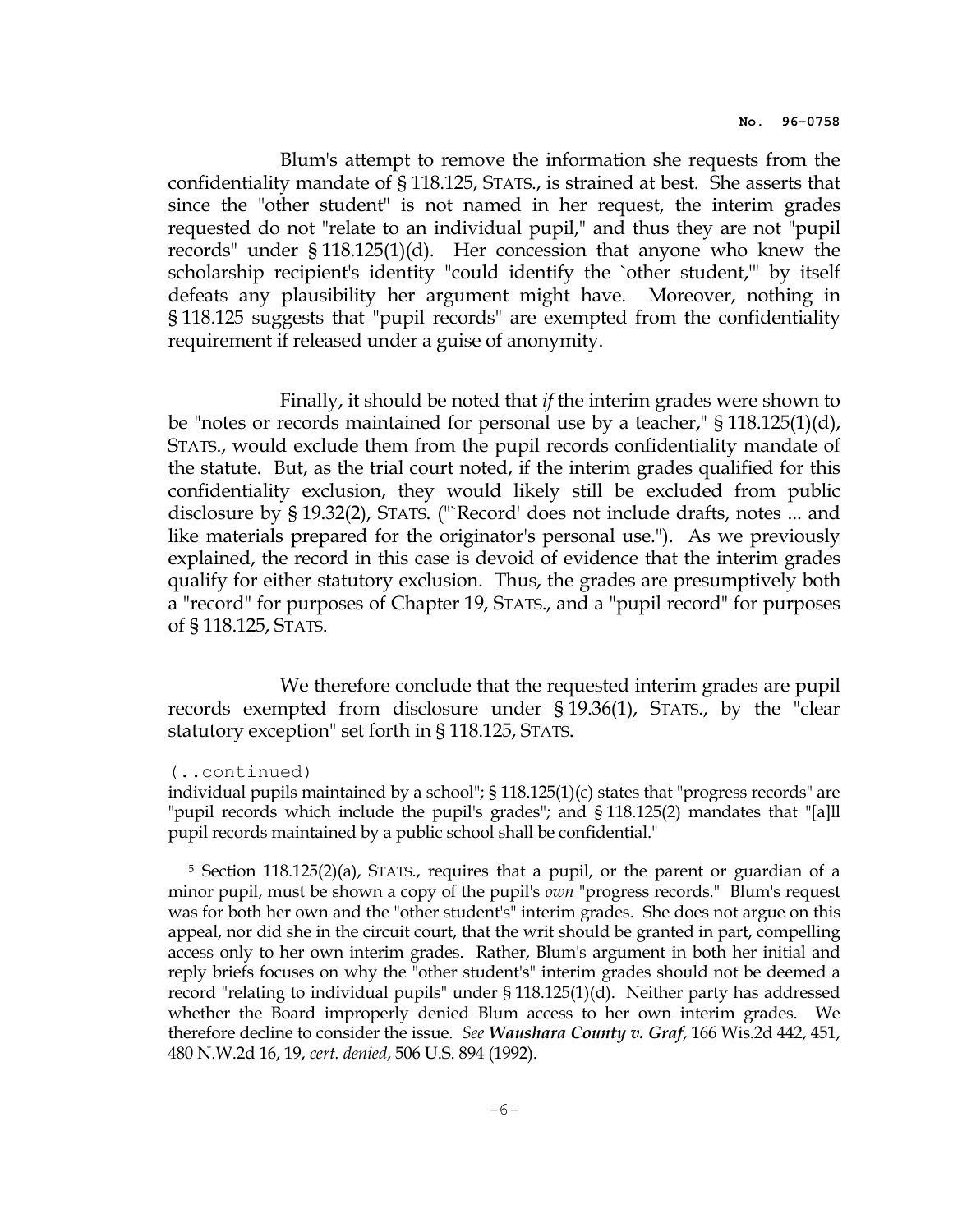#### d. Specificity of Reasons for Denial

 Blum claims that since the Board failed to specify any cognizable grounds when it denied access to the information requested, a writ of mandamus must issue even if the denial is justifiable. She cites the following language from Newspapers, Inc. v. Breier, 89 Wis.2d 417, 427, 279 N.W.2d 179, 184 (1979), in support of her argument:

If the custodian gives no reasons or gives insufficient reasons for withholding a public record, a writ of mandamus compelling the production of the records must issue. Beckon [v. Emery, 36 Wis.2d 510, 518, 153 N.W.2d 501, 504 (1967)] states, "[T]here is an absolute right to inspect a public document in the absence of specifically stated sufficient reasons to the contrary."

(Emphasis in original).

 The Board's denial letter referred only to the administrative burden in complying with the request and to the immateriality and incompleteness of the records. We agree with Blum that the letter failed to specify a sufficient public policy consideration that would outweigh the public's interest in access to the information. We also agree with Blum that the Board's post-petition response by legal counsel does not necessarily cure the insufficiencies of its original denial. See Oshkosh Northwestern Co. v. Oshkosh Library Bd., 125 Wis.2d 480, 484, 373 N.W.2d 459, 462 (Ct. App. 1985).

We conclude, however, that the rule in **Beckon v. Emery**, 36 Wis.2d 510, 153 N.W.2d 501 (1967), that an authority's failure to sufficiently specify reasons for withholding information automatically mandates that access be ordered, is applicable only when the denial is justified by public policy considerations which outweigh the public policy favoring access. See Breier, 89 Wis.2d at 427, 279 N.W.2d at 184. The Beckon/Breier rule does not, however, compel production of records whose confidentiality is expressly guaranteed by statute.

 In Mayfair Chrysler-Plymouth, Inc. v. Baldarotta, 162 Wis.2d 142, 156-60, 469 N.W.2d 638, 643-45 (1991), the supreme court extensively reviewed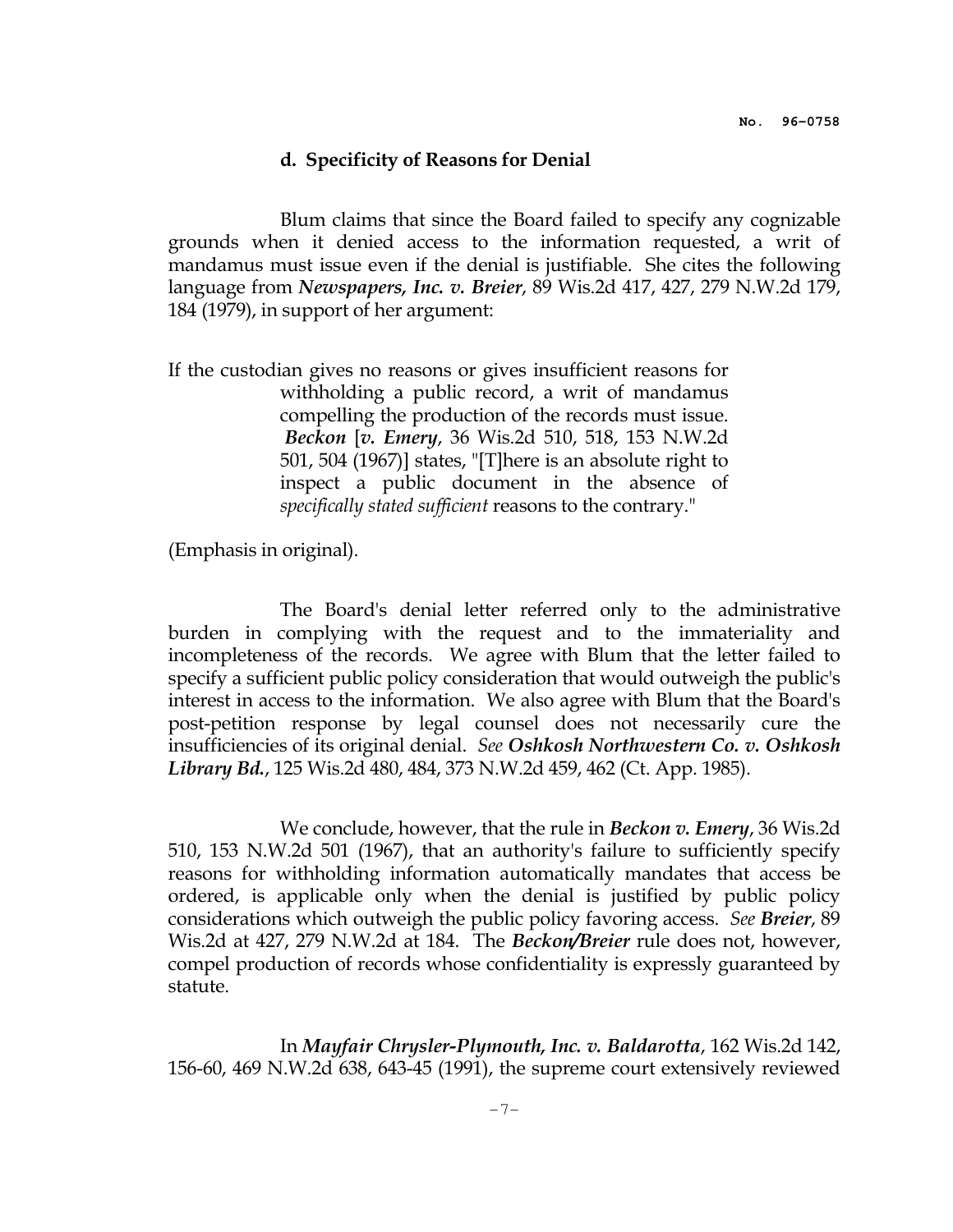the history and rationale of the *Beckon/Breier* rule. The court concluded that the "specificity" rule developed for "two primary reasons":

First, the specificity requirement provides a means of restraining custodians from arbitrarily denying access to public records without weighing whether the harm to the public interest from inspection outweighs the public interest in inspection. Second, specific policy reasons are necessary to provide the requester with sufficient notice of the grounds for denial to enable him to prepare a challenge to the withholding and to provide a basis for review in the event of a court action. The specificity requirement is, therefore, procedural in nature. The focus at this stage is not on whether the custodian was correct in denying the inspection request; it is on whether the custodian has fulfilled his obligation to the public to provide a meaningful and reviewable response to the request.

Id. at 160-61, 469 N.W.2d at 645.

 The cited rationale for the rule has validity only when the basis for a denial of access is grounded upon public policy considerations. When a custodian concludes that the public's interest in access is outweighed by some competing public interest, he or she must tell the requester (and any court which might ultimately review the denial) what that interest is. If, however, the information requested is specifically exempted by statute from disclosure, as are the interim grades Blum requested, there is no need for a custodian to weigh competing public interests. The legislature has already done so.

 Unlike the facts giving rise to a public-policy-based denial of access, which may indeed be unknown to the requester, the existence of a statute exempting certain kinds of information from disclosure is not uniquely within the custodian's knowledge. By the same token, a reviewing court's de novo determination whether certain information is statutorily exempted from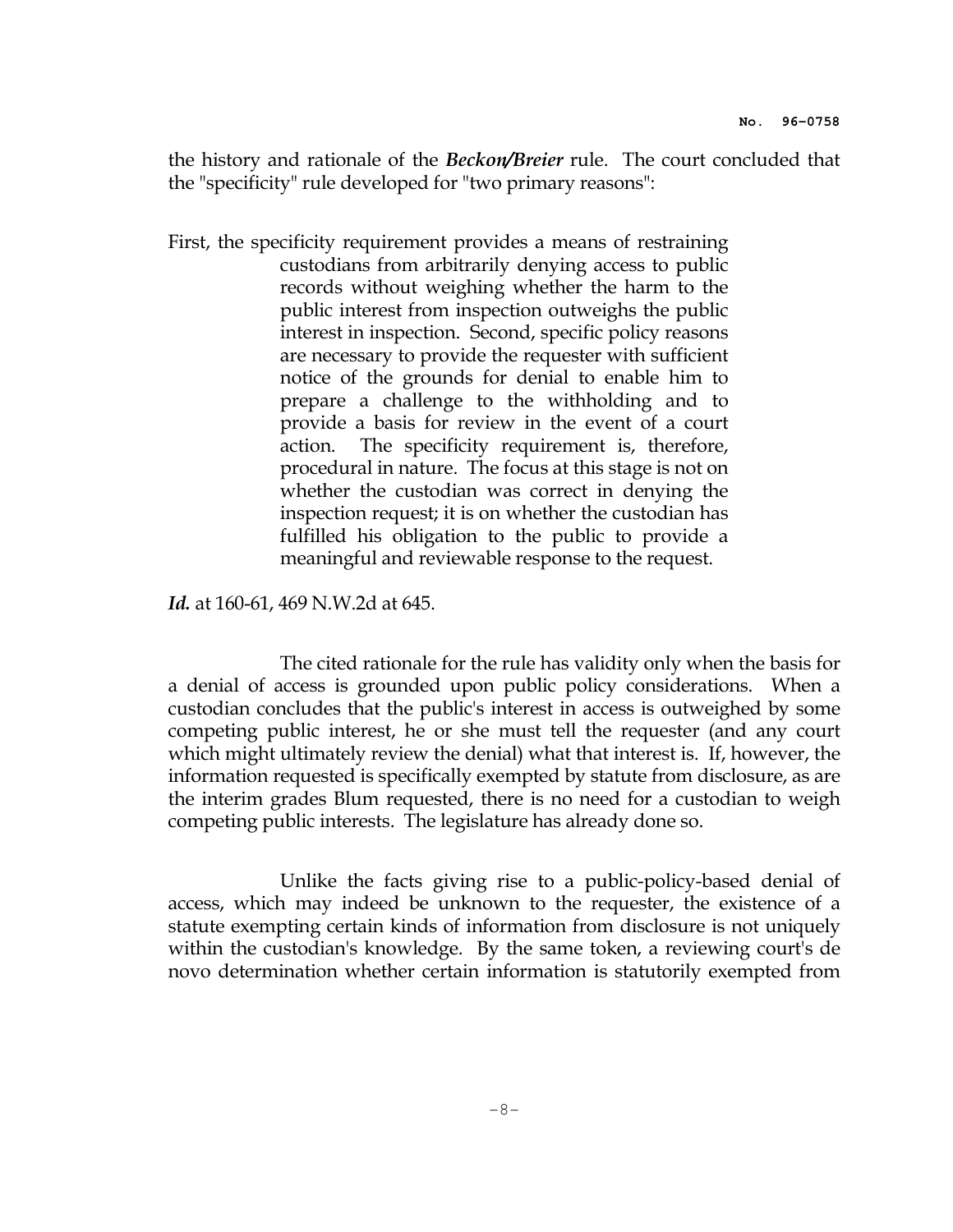disclosure is not aided by anything a custodian might say in a denial letter, nor is it deterred by the custodian's silence.<sup>6</sup>

 Here, in contrast to the failure in Beckon, 36 Wis.2d at 518, 153 N.W.2d at 504, which "made it impossible for the courts to make the contemplated review," the Board's insufficient denial letter to Blum does not prevent a court from determining whether a "clear statutory exception" applies to the requested interim grades. We conclude that since the Board's denial of access is justified because the information sought is exempted from disclosure by § 118.125, STATS., the Board's failure to specifically cite the statutory exemption does not preclude us, or the trial court, from determining whether the Board was authorized to deny the request.

 The dissent posits that "[n]o hint of the distinction made today by the majority has been suggested." (Dissent at \_\_\_). We are not certain that "hints" in past opinions of possible future distinctions are necessary in order for a distinction to be made in an appropriate case. Nevertheless, we believe that distinguishing record access denials justified by "clear statutory exceptions" from those justifiable only by public policy considerations is in fact foreshadowed in several of the cases cited in the dissent. In Mayfair, 162 Wis.2d at 163, 469 N.W.2d at 646, after an extensive discussion of the Beckon/Breier rule concluded with the previously cited reasons for the rule, the supreme court determined that where the reasons for a denial are "obvious and well-known," it would not refuse to consider the merits of the denial. In Munroe v. Braatz, 201 Wis.2d 442, 448-49, 549 N.W.2d 451, 454 (Ct. App. 1996), this court said:

The public records law does not displace other provisions of the statutes providing for confidentiality of particular

i<br>H

<sup>6</sup> The dissent correctly notes that "courts often require litigants to identify the statute or theory of law upon which they rely." (Dissent at \_\_\_). Here, the Board, in its response to the mandamus petition, did identify the statutes and theories upon which it sought to rely. The trial court thus was not required to "hypothesize" the applicable statutory exception, nor was it required to examine the entire panoply of statutory exemptions to see if any might apply. We are not suggesting that any appellate waiver doctrines be abandoned. When a clear statutory exception to the Open Records Law applies, however, we conclude there is no reason to extend the waiver rule to pre-litigation communications between the parties.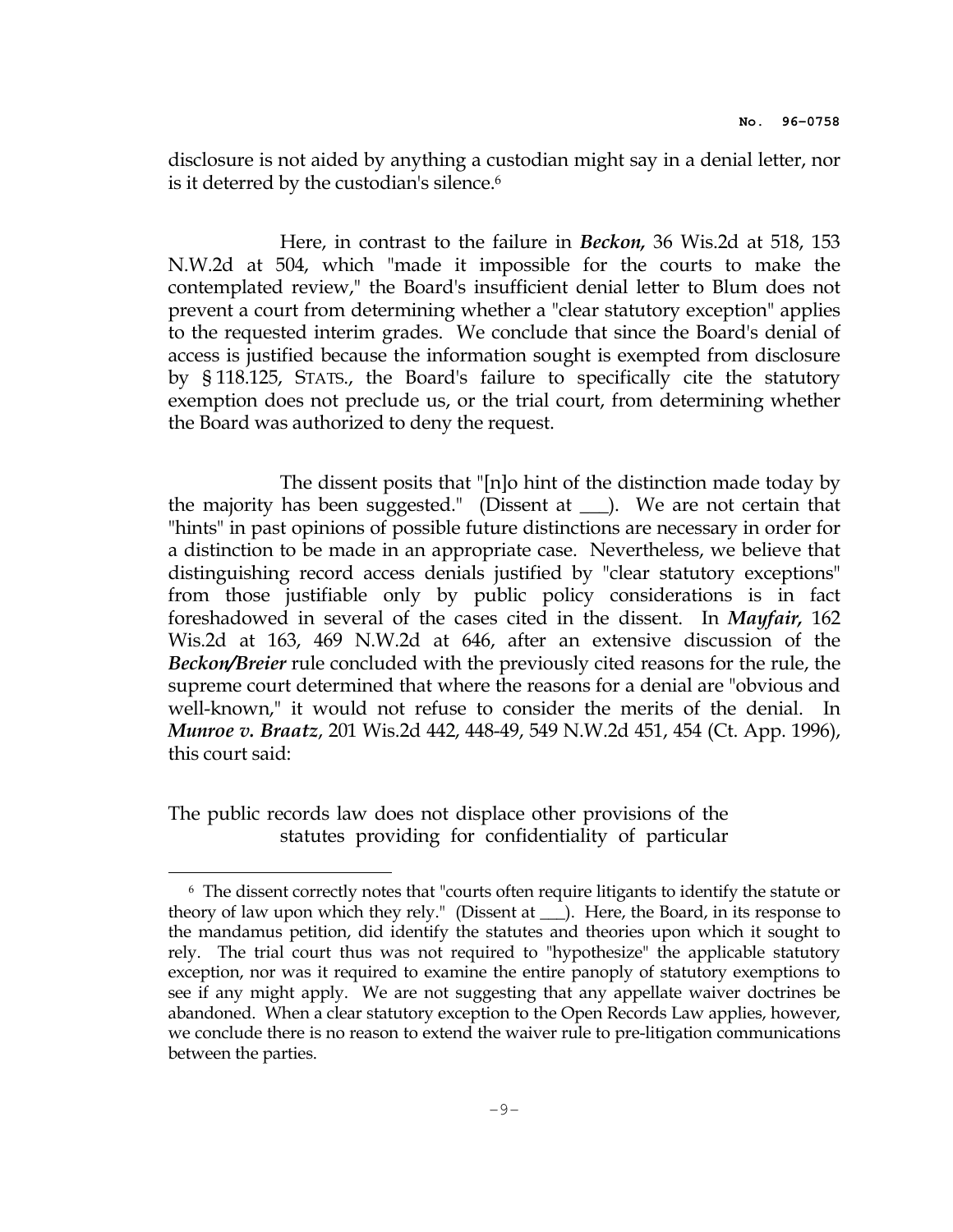records. Indeed, the basic access provisions of the law are expressly conditioned on the absence of other laws to the contrary,<sup>2</sup>...

<sup>2</sup> The basic "access" statute, § 19.35(1), STATS., begins: "Except as otherwise provided by law, any requester has a right to inspect any record."

(Emphasis by the *Munroe* court).

i<br>H

 The dissent also maintains that a statutory exception versus public policy balancing distinction has previously been rejected by this court, citing *Munroe* and *Pangman & Associates v. Zellmer,* 163 Wis.2d 1070, 473 N.W.2d 538 (Ct. App. 1991). (Dissent at \_\_). We do not agree with the dissent's suggestion that our decision overrules *Pangman* and *Munroe*.

The statute under consideration in *Pangman*, §19.85, STATS.,<sup>7</sup> is not a "clear statutory exception" to § 19.35, STATS. Rather, § 19.85 is only "indicative of public policy" and it:

may be used as grounds for denying public access to a record only if the authority or legal custodian ... makes a specific demonstration that there is a need to restrict public access at the time that the request to inspect or copy the record is made.

Section 19.35(1)(a), STATS.<sup>8</sup> Thus, § 19.35(1)(a) essentially creates a statutory Beckon/Breier rule when a public policy indicated by §19.85, STATS., is relied

<sup>7</sup> Section 19.85, STATS., sets forth exemptions to the Open Meetings Law, §§ 19.81-19.98, STATS.

<sup>&</sup>lt;sup>8</sup> In Pangman & Associates v. Zellmer, 163 Wis.2d 1070, 473 N.W.2d 538 (Ct. App. 1991), we specifically relied on the discussion in Oshkosh Northwestern Co. v. Oshkosh Library Bd., 125 Wis.2d 480, 373 N.W.2d 459 (Ct. App. 1985), which makes clear that § 19.85, STATS., is not a statutory exception to the Open Records Law, but merely a shorthand statement of various public policy considerations requiring exposition and balancing by a custodian:

We acknowledge that sec. 19.35(1), Stats., states that the exemptions under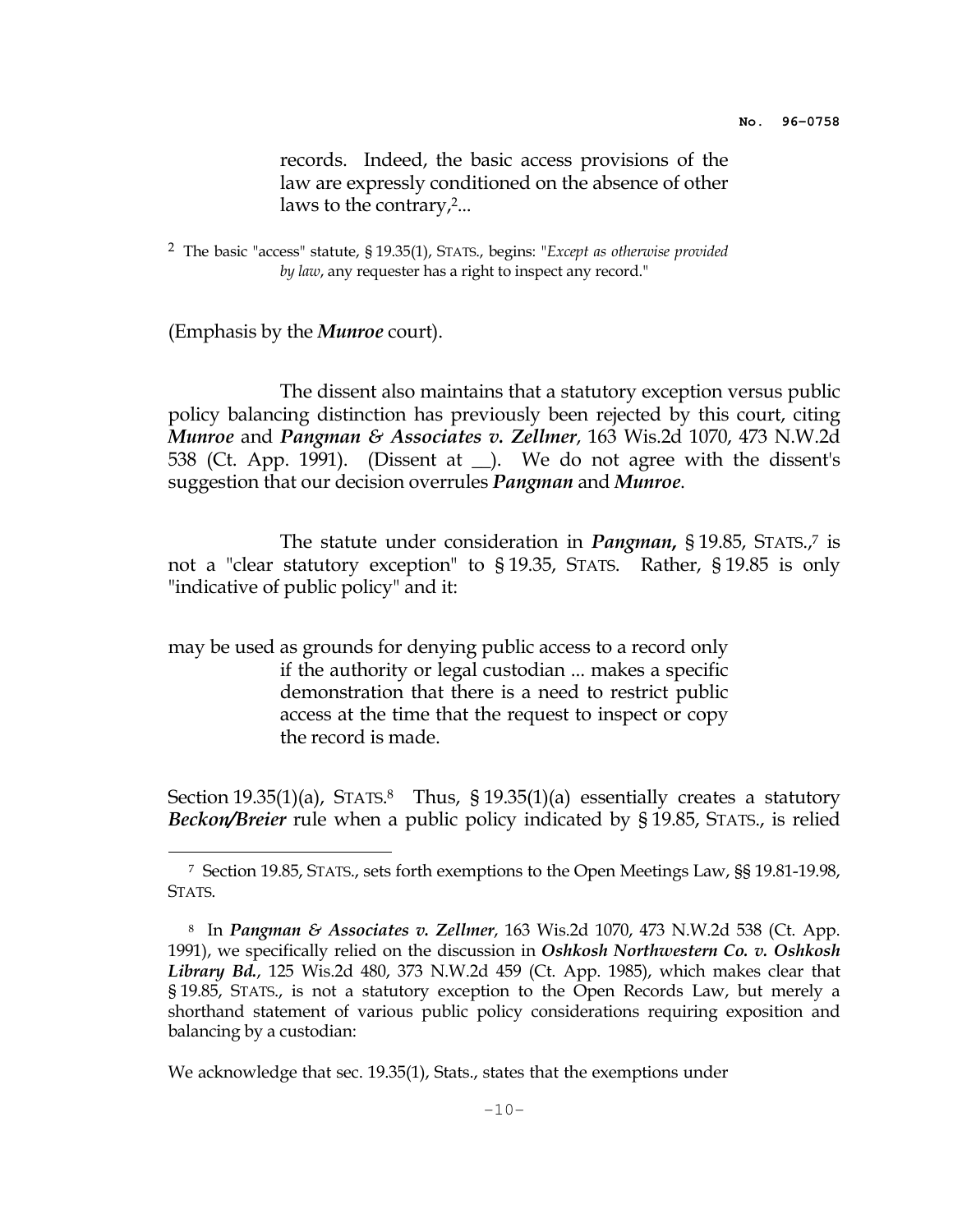upon for a denial. We are aware of no similar requirement applying to "clear statutory exceptions" to § 19.35, STATS.

We concluded in *Pangman* that no statutes cited by the City of Milwaukee were applicable to the records under consideration, other than § 19.85, STATS., as previously discussed. Pangman, 163 Wis.2d at 1084, 473 N.W.2d at 543-44. We also concluded that the public policy reasons cited by the remaining municipalities in the consolidated appeal were sufficiently specific. Id. at 1085-89, 473 N.W.2d at 544-46. We did not address whether a "clear statutory exception" applicable to the records justified the denials, even though not cited by a custodian at the time of denial.

 Our decision today also does not contradict our holding in Munroe v. Braatz, 201 Wis.2d 442, 549 N.W.2d 451 (Ct. App. 1996). We held that "the reasons advanced by the [Department of Regulation and Licensing] for denying the public access to the sought-after records do not raise public policy considerations sufficient to overcome the public interest in disclosing them." Id. at 450, 549 N.W.2d at 455. The custodian there, as in *Pangman*, sought to rely on public policies indicated by § 19.85, STATS., and we determined that the custodian had not adequately justified the denial on that basis. Munroe, 201 Wis.2d at 448, 549 N.W.2d at 454. Our only discussion in Munroe of statutory exceptions was the previously quoted acknowledgement that statutory exceptions have a preemptive effect on the Open Records Law, and a recognition that no statutory exceptions applied to the records there under consideration. Id. at 448-50, 549 N.W.2d at 454.

 In summary, we conclude that § 118.125, STATS., which prohibits the disclosure of individual student grades to others, is a clear statutory exception to the access mandate of § 19.35, STATS. The Board's failure to (..continued)

> which a closed meeting may be held pursuant to sec. 19.85 are indicative of public policy.... [However], the custodian must state specific public policy reasons for the refusal.

Oshkosh, 125 Wis.2d at 485, 373 N.W.2d at 462-63.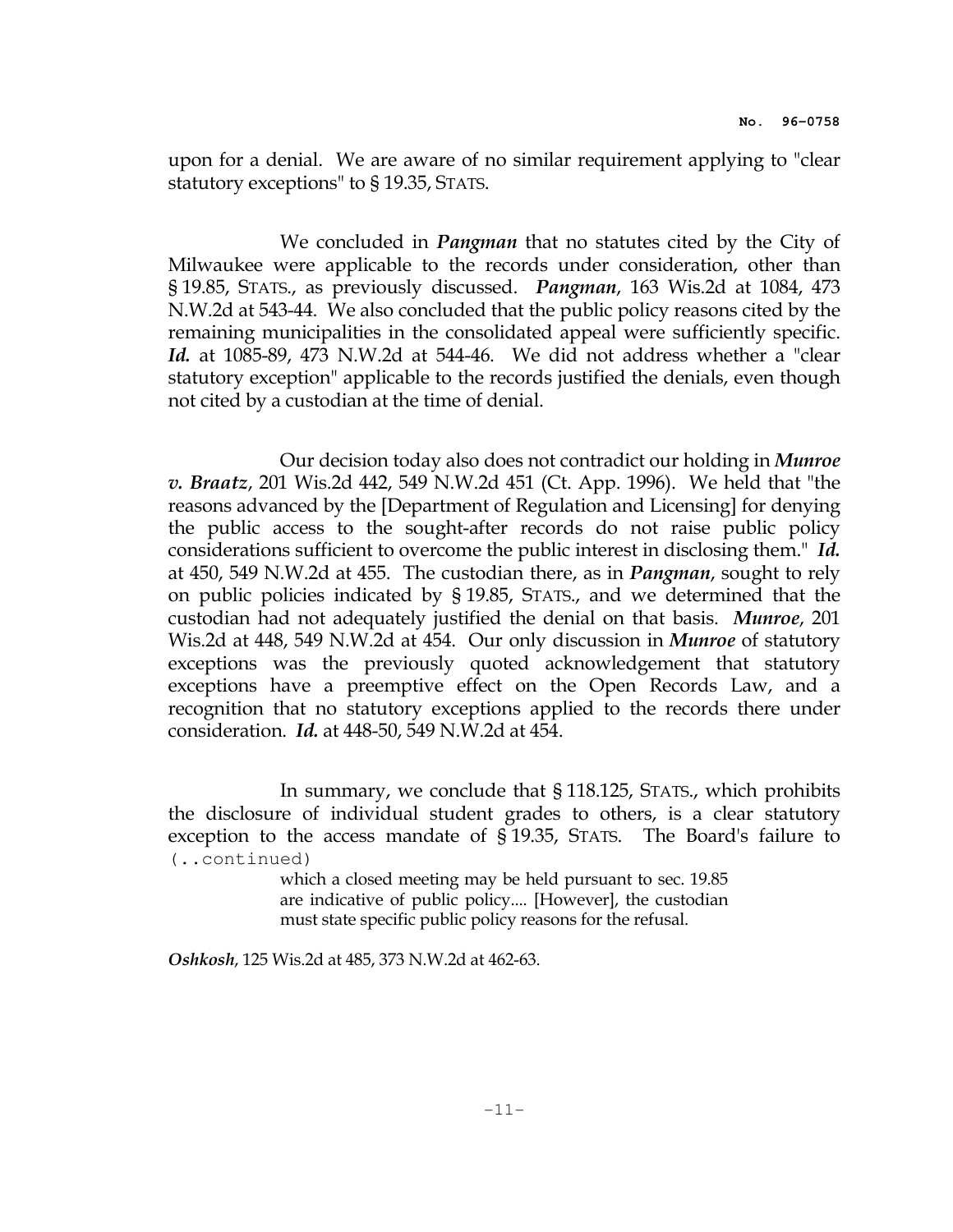properly specify a reason for denying access to a student's grades does not, therefore, entitle Blum to compel their disclosure. Our conclusion should not be construed as an endorsement of silence or obfuscation by an authority when denying an open records request. An authority is obligated under § 19.35(4), STATS., to notify a requester of the reasons for a denial of access. We hold only that the failure of an authority to comply with one statute does not require a court to order it to violate another.

By the Court.—Order affirmed.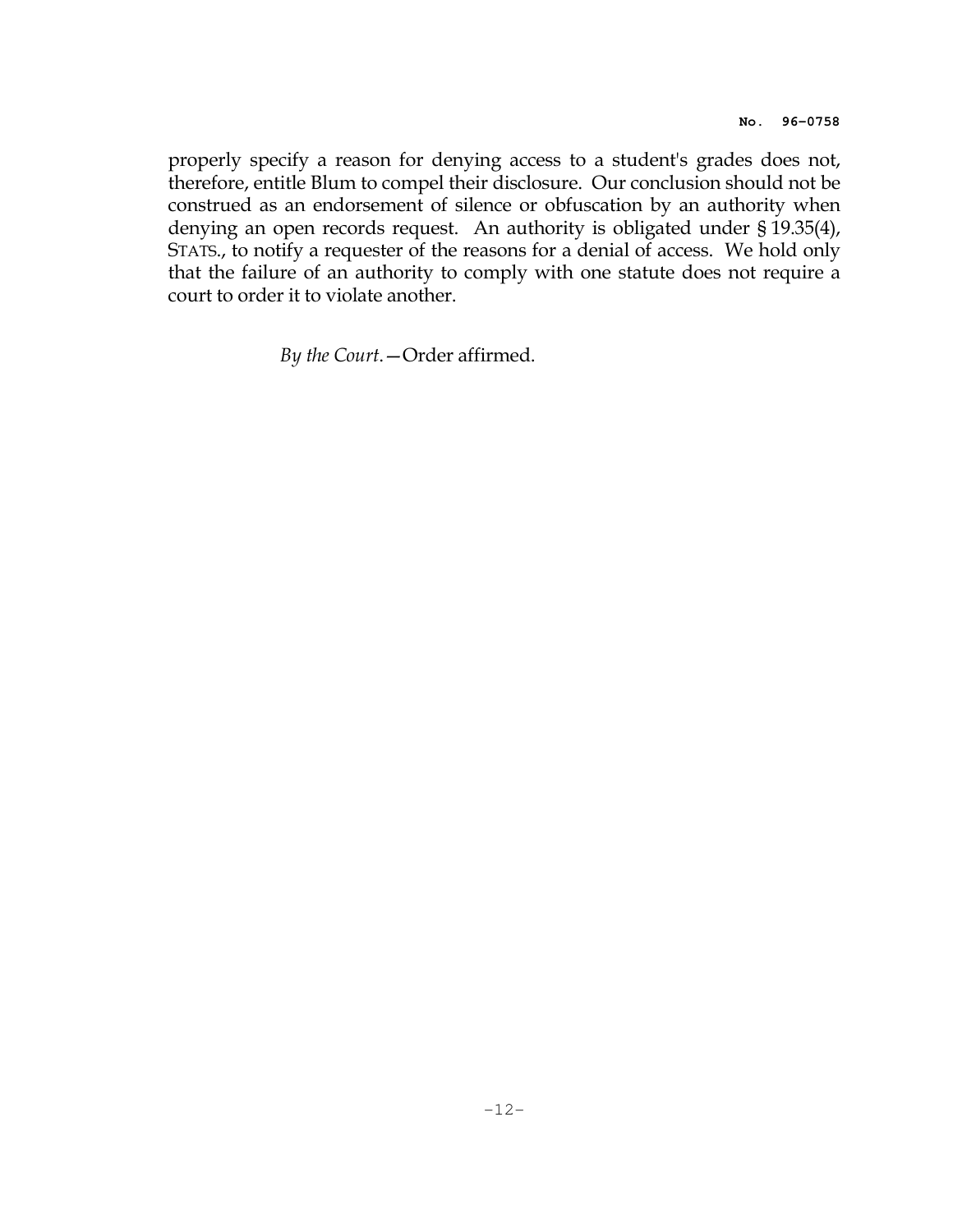DYKMAN, P.J. (dissenting). Thirty years ago, the supreme court adopted a rule requiring custodians to give reasons for withholding government documents from public scrutiny. A police chief had refused an attorney's request for records of citations issued by a particular police officer, giving no reasons for that refusal. The court determined that the police chief's failure to give specific reasons for refusing to release a public record required the release of that record whether or not adequate reasons might later be given:

No doubt a number of plausible and perhaps valid reasons for withholding these documents could have been specified and, if so specified, the trial court might after the determination outlined in [State ex rel. Youmans v. Owens, 28 Wis.2d 672, 137 N.W.2d 470 (1965)] have upheld the police chief's determination. But no reason was given, and from the record it is obvious that no attempt was made by the chief of police or his representatives to comply with Youmans and its rationale.

> We thus conclude, consistent with the admonition of Youmans, that where, as here, no specific reason was given for withholding a public record from inspection, the writ of mandamus compelling its production should issue as a matter of course.

Beckon v. Emery, 36 Wis.2d 510, 518, 153 N.W.2d 501, 504 (1967).

 This "matter of course" rule was expanded to include not only a custodian's failure to give reasons for withholding a public record, but a custodian's failure to give adequate reasons for withholding a public record:

If the custodian gives no reasons or gives insufficient reasons for withholding a public record, a writ of mandamus compelling the production of the records must issue. Beckon, supra at 518, states, "[T]here is an absolute right to inspect a public document in the absence of specifically stated sufficient reasons to the contrary." (Emphasis supplied.)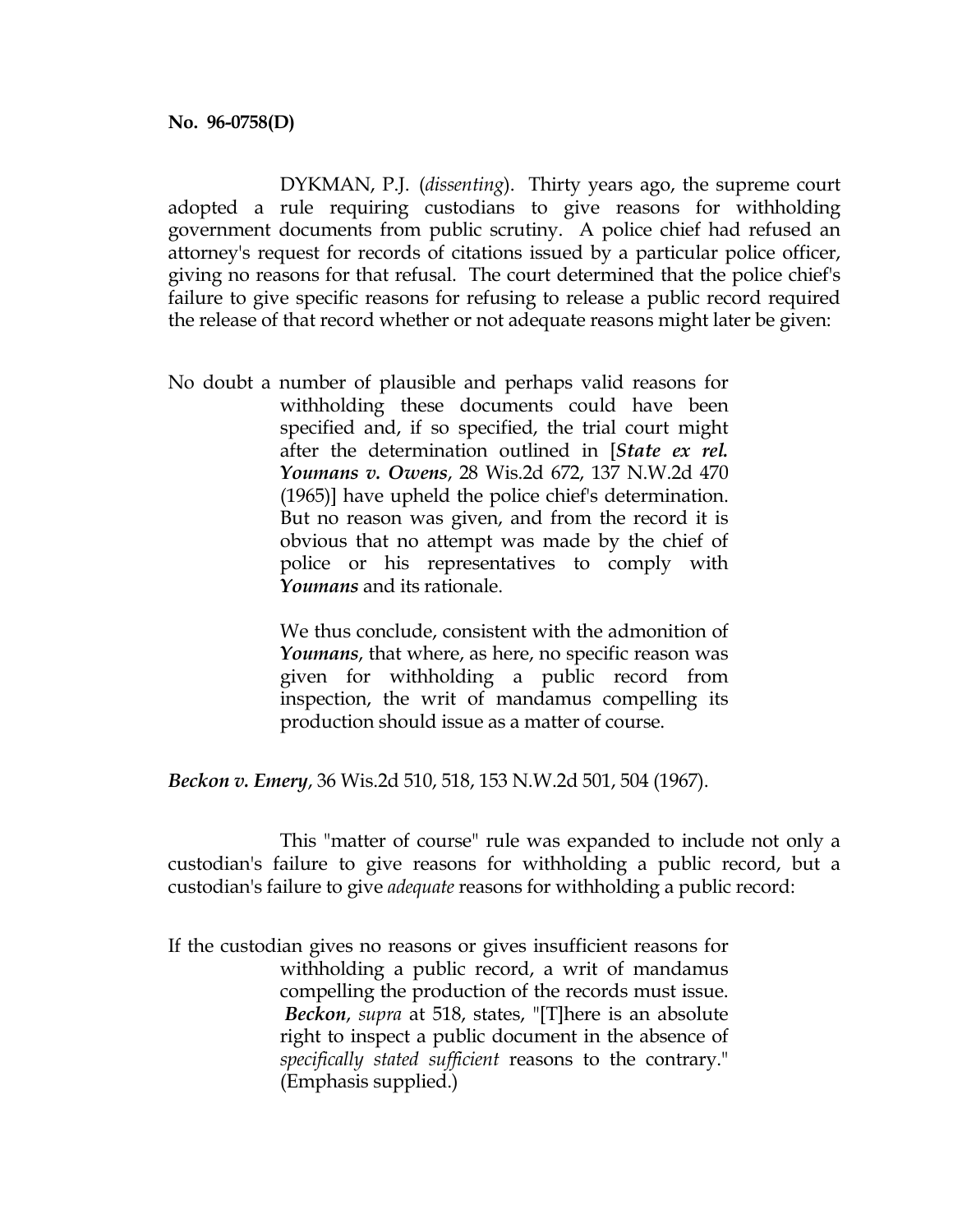Newspapers, Inc. v. Breier, 89 Wis.2d 417, 427, 279 N.W.2d 179, 184 (1979).

Since *Newspapers*, *Inc.*, this "matter of course" rule has been uniformly applied. No hint of the distinction made today by the majority has been suggested. See Chvala v. Bubolz, 204 Wis.2d 82, 92, 552 N.W.2d 892, 896 (Ct. App. 1996); Mayfair Chrysler-Plymouth, Inc. v. Baldarotta, 162 Wis.2d 142, 160, 469 N.W.2d 638, 644 (1991); Milwaukee Journal v. Board of Regents, 163 Wis.2d 933, 942 n.5, 472 N.W.2d 607, 612 (Ct. App. 1991); *Pangman & Assoc. v.* Zellmer, 163 Wis.2d 1070, 1084-85, 473 N.W.2d 538, 544 (Ct. App. 1991); State ex rel. Richards v. Foust, 165 Wis.2d 429, 439, 477 N.W.2d 608, 612 (1991); Fox v. Bock, 149 Wis.2d 403, 416, 438 N.W.2d 589, 595 (1989); Oshkosh Northwestern Co. v. Oshkosh Library Bd., 125 Wis.2d 480, 483, 373 N.W.2d 459, 461-62 (Ct. App. 1985); Hathaway v. Joint Sch. Dist. No. 1, 116 Wis.2d 388, 404, 342 N.W.2d 682, 690 (1984). Four of these cases are more recent than Mayfair, the case upon which the majority bases its conclusion that the "matter of course" rule is inapplicable to statutory open records exemptions.

 Indeed, we have rejected the distinction the majority makes between records kept confidential by statute and those made confidential by use of the test which balances openness against harm. In *Pangman & Assoc.*  $v$ . Zellmer, 163 Wis.2d 1070, 473 N.W.2d 538 (Ct. App. 1991), an attorney requested copies of the personnel files of nine police officers. Id. at 1075, 473 N.W.2d at 540. The records custodian refused to release performance and promotional reviews of the nine officers, citing several statutes as the reason for his refusal. Id. at 1083, 473 N.W.2d at 543. We rejected the citation of the statutes as an adequate response:

> Because the custodian gave no reasons other than the employment of exemption statute sec. 19.85, Stats., we reject the trial court's finding that the denial of the disclosure of the performance/promotional records was stated with specificity. Mere recitation of the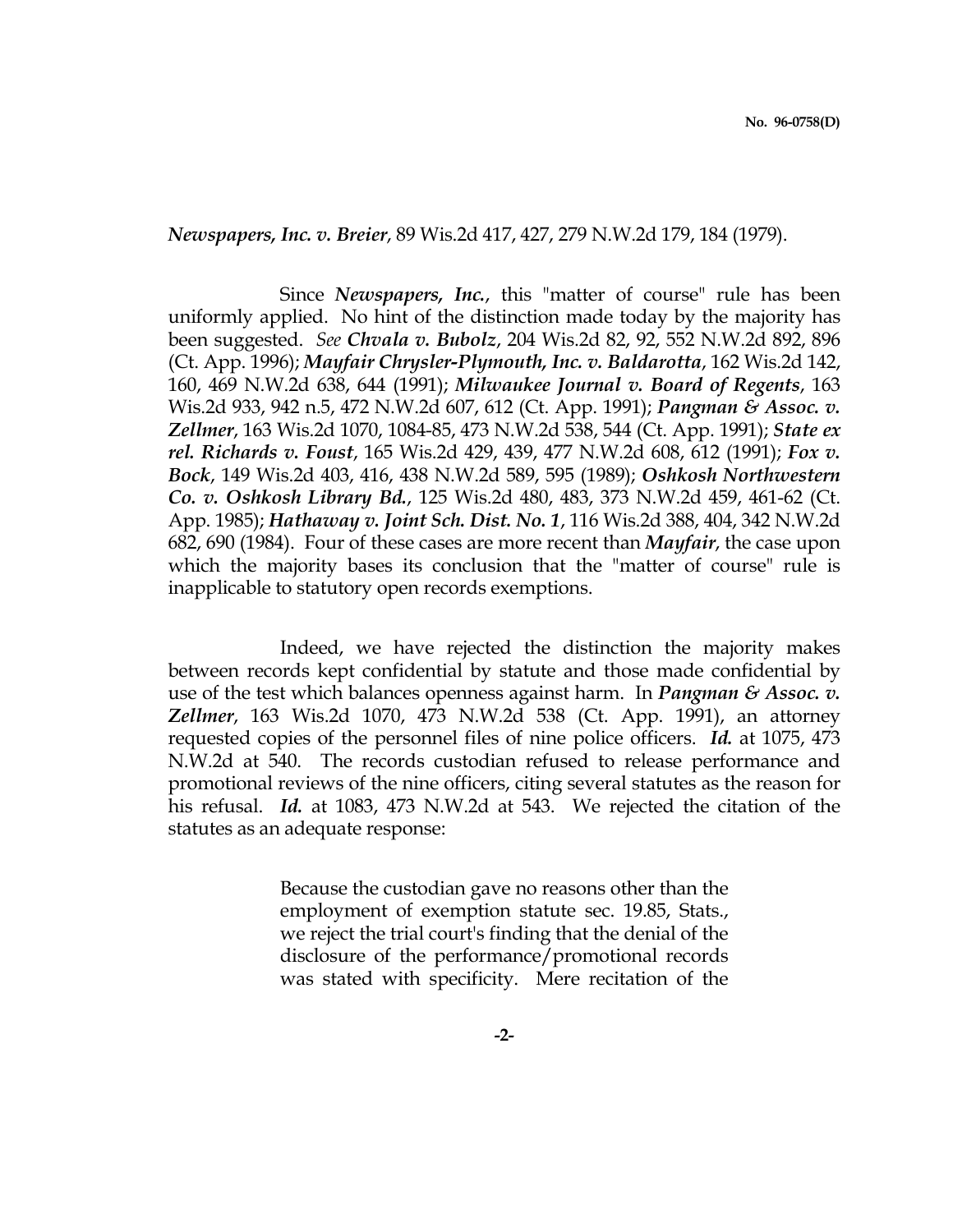exemption statute is insufficient without providing an added public policy reason for dismissal.

Pangman, 163 Wis.2d at 1083-84, 473 N.W.2d at 543.

We faced a similar situation in *Munroe v. Braatz*, 201 Wis.2d 442, 549 N.W.2d 451 (Ct. App. 1996), and we came to the same conclusion. There, the records custodian denied an open records request because he felt that the harm resulting from the release of certain test scores outweighed the public's interest in those scores. Id. at 444-45, 549 N.W.2d at 452-53. Later, in court, the custodian relied upon several statutes making the test scores confidential. We said: "The department refers us to statutes .... As we have stressed above, our review must be based on the reasons stated by the custodian for denying access to the records, and Braatz's letter rejecting Munroe's request does not attempt to justify withholding the records for any [statutory] reason." Id. at 448, 549 N.W.2d at 454. We did not consider whether the statutes the custodian cited would have made the test scores confidential.

 I also believe that the majority's conclusion is contrary to a second rule of Wisconsin's open records law. Neither this court nor counsel are to supply reasons that could justify a records custodian's inadequate response. In Tratz v. Zunker, 201 Wis.2d 774, 781, 550 N.W.2d 141, 143-44 (Ct. App. 1996), we held:

> If other facts exist which justify Zunker's conclusion that Tratz should not have access to the records he sought, she has not disclosed them, and neither this court nor her counsel may supply them. See Oshkosh Northwestern Co. v. Oshkosh Library Bd., 125 Wis.2d 480, 486, 373 N.W.2d 459, 463 (Ct. App. 1995) ("[I]t is not the trial court's nor this court's role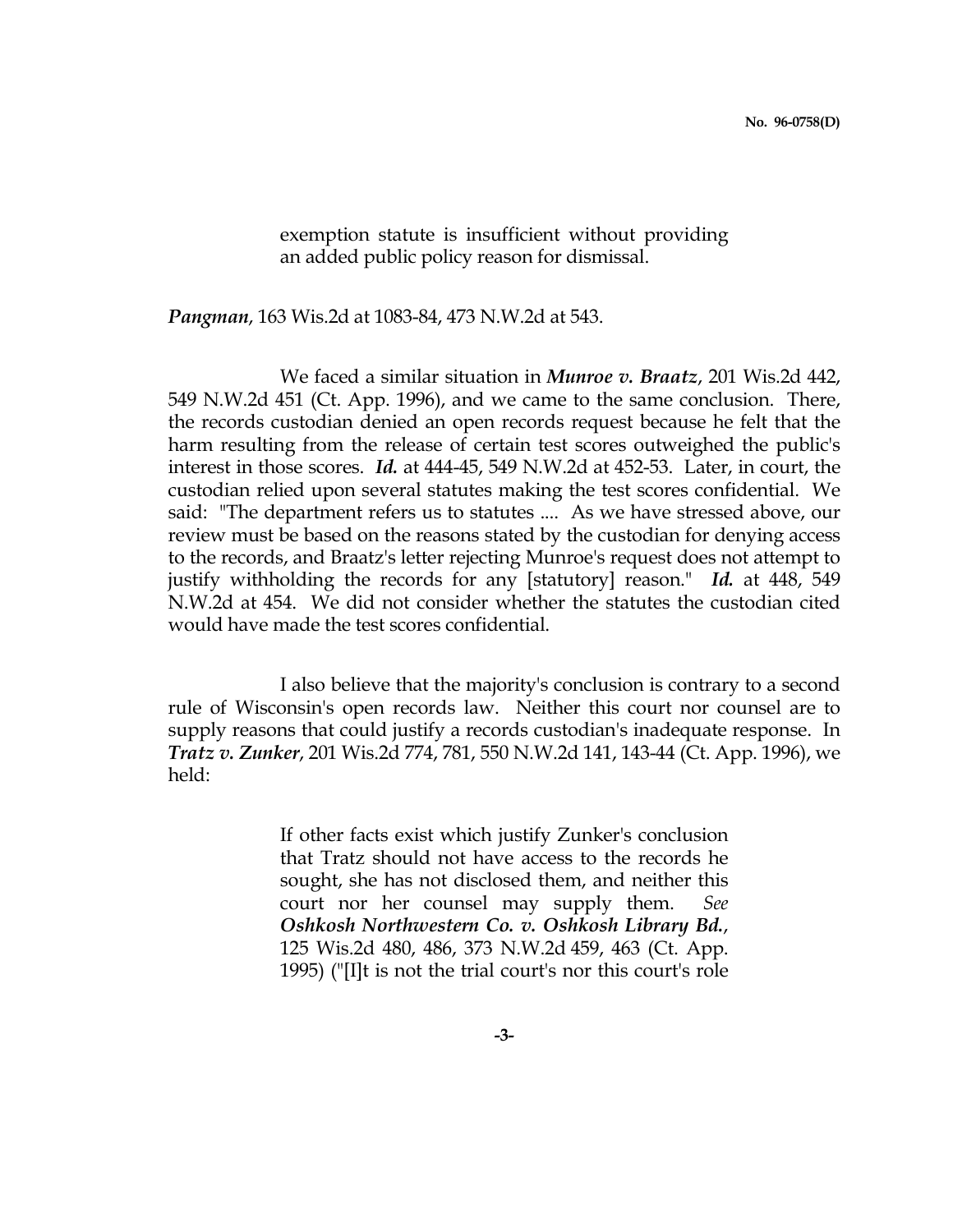to hypothesize the reasons for denying access or to consider reasons not asserted by the custodian.").

# See also Nichols v. Bennett, 199 Wis.2d 268, 276, 544 N.W.2d 428, 431 (1996); Munroe, 201 Wis.2d at 448, 549 N.W.2d at 454.

 I do not believe that it is possible to square the majority's conclusion with the rules set out in these cases. The Board of Education's response to Blum's open records request was that giving the requested information was a burden and that the information was immaterial and incomplete. The majority agrees that those reasons are insufficient to support a denial of the requested records. Thus someone, either counsel, the trial court or this court has hypothesized or considered a reason, to wit: § 118.125, STATS., to deny Blum's open records request.

 Even were we writing on a clean slate, without the rules set out in Oshkosh Northwestern, Tratz, Munroe, Pangman and the other cases I have noted, I would not make the distinction made by the majority. I agree that Mayfair Chrysler-Plymouth, Inc. v. Baldarotta, 162 Wis.2d 142, 156-60, 469 N.W.2d 638, 643-45 (1991), gives two reasons for the rule that a records custodian must respond to an open records request with specificity. These reasons are: (1) to control arbitrary behavior by records custodians; and (2) to provide sufficient notice to requesters to enable them to challenge the denial and to provide a basis for judicial review.

 I do not believe that these reasons are valid only if a custodian denies access on public policy grounds. We have seen an example of arbitrary behavior using statutory reasons in *Pangman*. There are at least 174 statutes and supreme court rules that exempt material from open records disclosure, and most are not found in Chapter 19 of the statutes.<sup>9</sup> The majority's decision

i

<sup>9</sup> For a small example: § 299.55, STATS., provides that government records relating to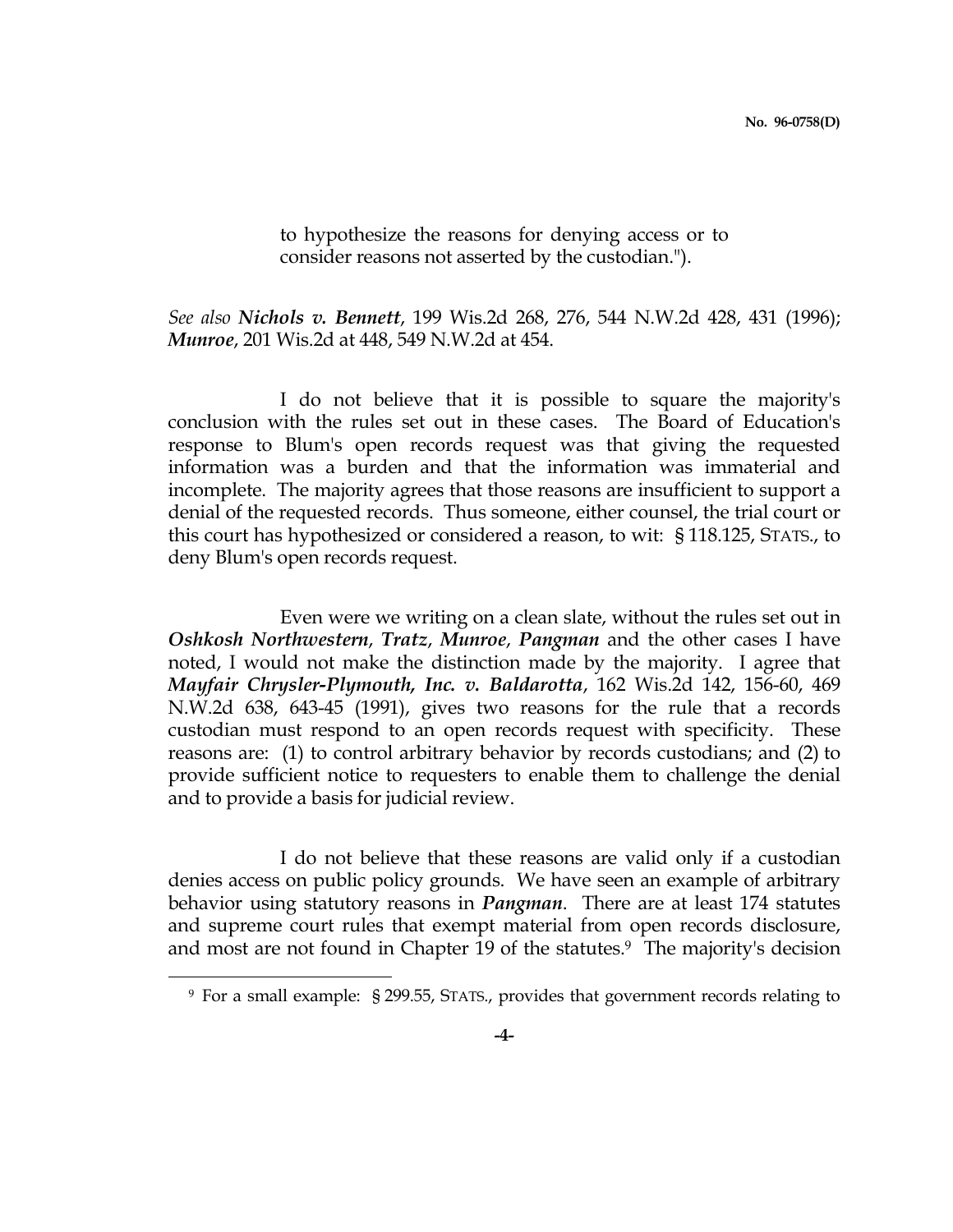upholds the right of records custodians to respond with irrelevancies, leaving counsel or trial and appellate courts to discover which statutory exemption might be applicable. I conclude that this encourages arbitrary behavior by records custodians rather than discouraging it.

 In addition, considering irrelevant responses as adequate surely does not enable a requester to challenge an open records denial and cannot help us to review the case. If a response of "burden on administrative staff, immateriality and incompleteness" is sufficient, what response is insufficient? I can think of nothing. Of course, if a court examines the list of statutory exemptions to the open records law and concludes that none apply, the custodian can be ordered to provide the records. But only after expense and frustration for everyone except the records custodian. I am unwilling to embark on this new venture.

 I am sympathetic with the majority's concern that the failure of a custodian to comply with the requirement of specificity should not require a court to issue a writ of mandamus in the face of a statutory exemption to the open records law. The answer to this is twofold. First, both the legislature and Wisconsin's appellate courts have long ago concluded that the benefits of (..continued)

the regulation of used oil fuel facilities are subject to the open records law, but that under certain conditions, some of those records may become confidential. Section 757.93, STATS., makes judicial commission proceedings confidential. Adoption records may not be disclosed except under certain circumstances. Section 48.93(1d), STATS. A statement in a pardon application containing reference to the address of a victim is not subject to the open records law. Section 304.10(3), STATS. Section 29.38(9), STATS., makes confidential certain records regarding the value or weight of clams and the location where they were collected. Reports and records of sexual contact by therapists are confidential and "are exempt from disclosure under s. 19.35(1)." Section 940.22(4)(a), STATS. Certain drafting records of the Legislative Reference Bureau are confidential. Section 13.92(1)(c), STATS. Section 93.50(2)(e), STATS., excludes from the open records law information and records obtained in farm mediation and arbitration. And some records collected by the State Historical Society are kept secret. Section 16.61(13)(d), STATS.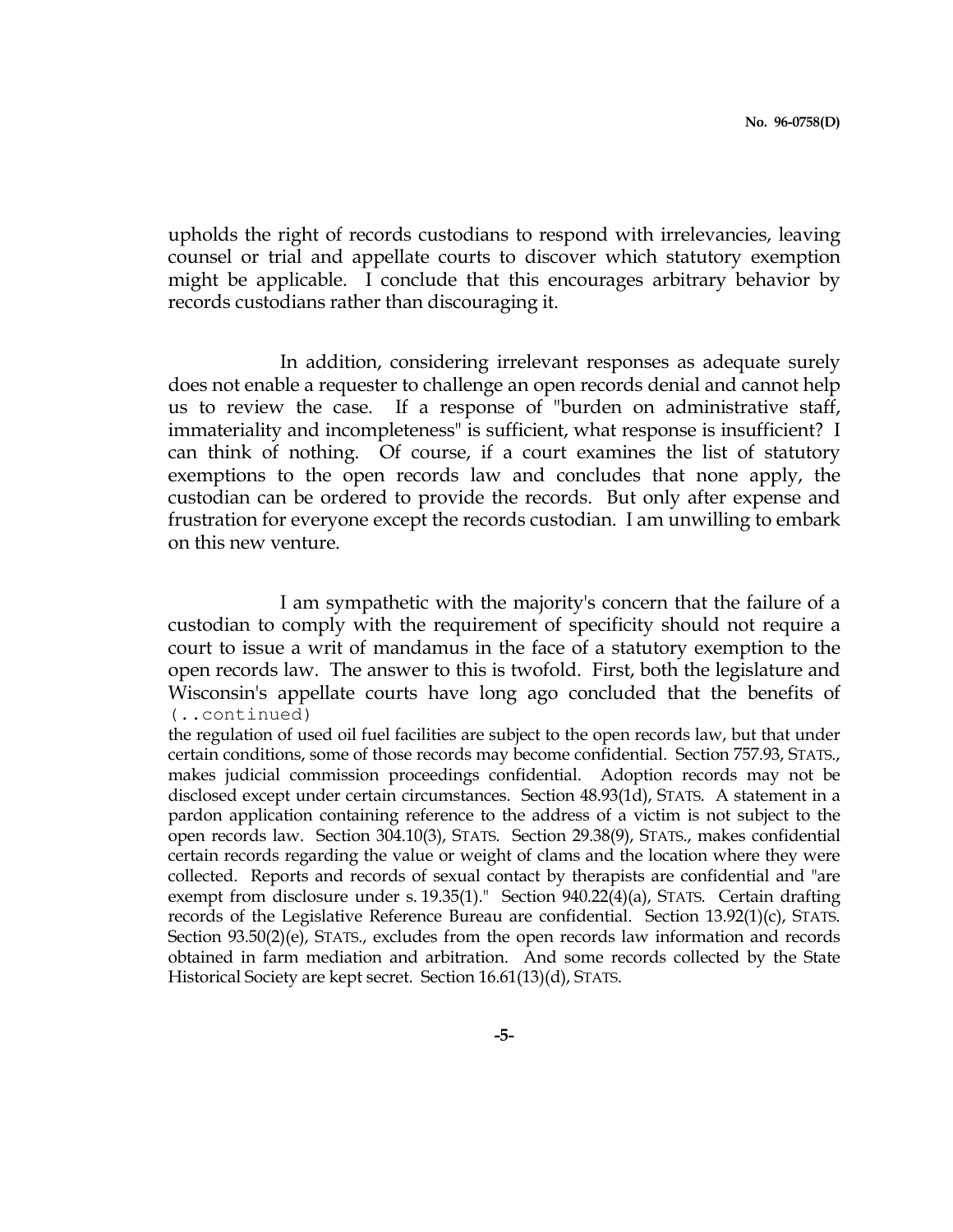requiring a specific answer from a custodian outweigh the embarrassment or inconvenience of releasing a record that might have been kept secret. We have a policy of openness in government in Wisconsin. If we err on the side of openness, that error is consistent with this policy. Section 19.31, STATS., provides:

> In recognition of the fact that a representative government is dependent upon an informed electorate, it is declared to be the public policy of this state that all persons are entitled to the greatest possible information regarding the affairs of government and the official acts of those officers and employes who represent them. Further, providing persons with such information is declared to be an essential function of a representative government and an integral part of the routine duties of officers and employes whose responsibility it is to provide such information. To that end, ss. 19.32 to 19.37 shall be construed in every instance with a presumption of complete public access, consistent with the conduct of governmental business. The denial of public access generally is contrary to the public interest, and only in an exceptional case may access be denied.

 Second, courts often require litigants to identify the statute or theory of law upon which they rely. A failure to do so often results in waiver. Thus, though Chapter 893, STATS., sets out a variety of statutes of limitation and requires that actions shall be commenced within a scheduled number of years or be barred, a party may waive this statutory right by failing to timely raise it. Robinson v. Mount Sinai Med. Ctr., 137 Wis.2d 1, 17, 402 N.W.2d 711, 717 (1987). This is true even though a defendant has a constitutional right to rely on a statute of limitation. Westphal v. E.I. du Pont de Nemours & Co., 192 Wis.2d 347, 373, 531 N.W.2d 386, 395 (Ct. App. 1995). Our Constitutions grant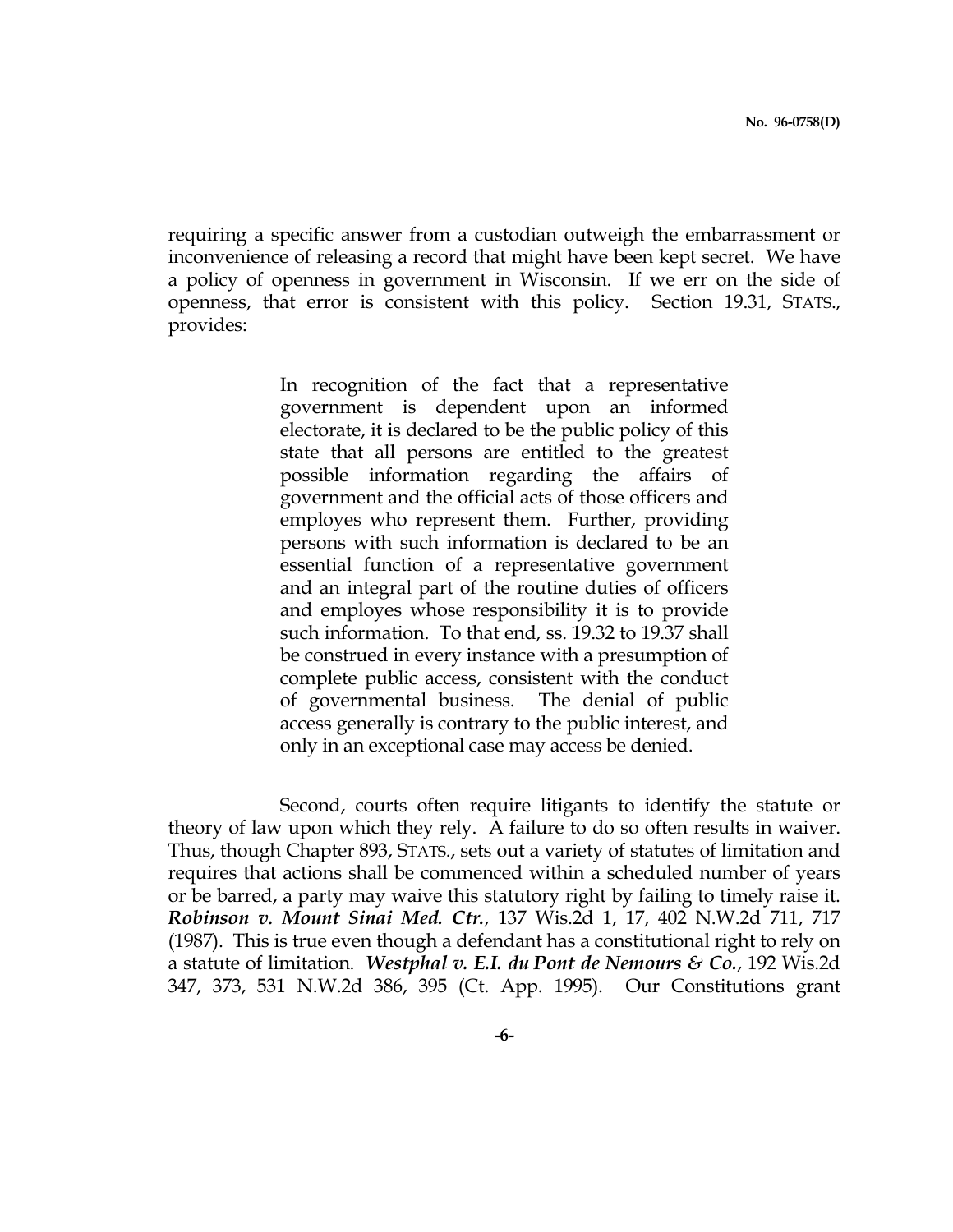significant rights to persons accused of crime, but the United States and Wisconsin Reports are filled with examples of the waiver of those rights by failure to assert them.

 It is consistent with Wisconsin's doctrine of waiver to require a records custodian to specify the reasons why he or she is withholding access to a public record. It is also consistent with the waiver doctrine for a court to consider only asserted reasons when deciding whether public records should be kept secret. A court does not violate a statute of limitation when the statute is not timely brought to the court's attention. A court does not violate a defendant's constitutional rights by failing to consider a constitutional theory not cited or argued by the defendant. Nor does a court violate a statutory exemption to the open records law by examining only the reasons given by a custodian for nondisclosure.

 After today, a school district that responds "forget it" to an open records request for pupil records will see that response affirmed on appeal, while the same response to a request for prison employees' addresses will result in an order directing the release of that information, notwithstanding that a proper response in the latter case would have led to the records being held confidential. See State ex rel. Morke v. Record Custodian, 159 Wis.2d 722, 726, 465 N.W.2d 235, 236 (Ct. App. 1990). After today, records custodians need not concern themselves with replying to open records requests if they believe the record may be kept secret because of a statutory exemption. If a petition for a writ of mandamus is brought, the custodian's attorney can then search for reasons why the record should be kept secret. The result is that keeping government secret will be easier to accomplish, and litigation encouraged. Given the legislative directive found in § 19.31, STATS., I believe that courts should be developing the common law in favor of open government records, not secrecy.